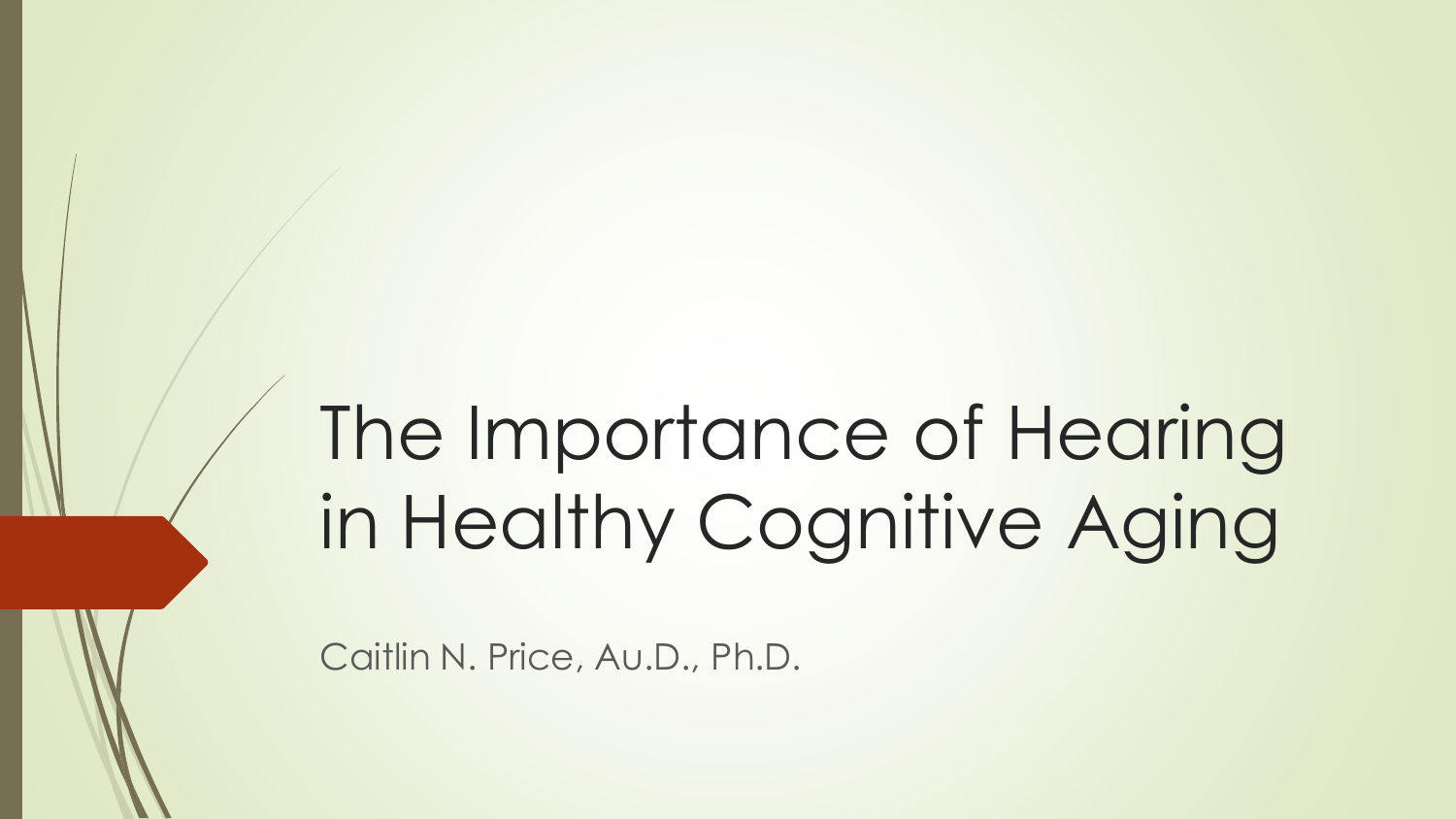## Effective Communication

**Communication** touches every part of our lives

**Hearing vital for oral** communication

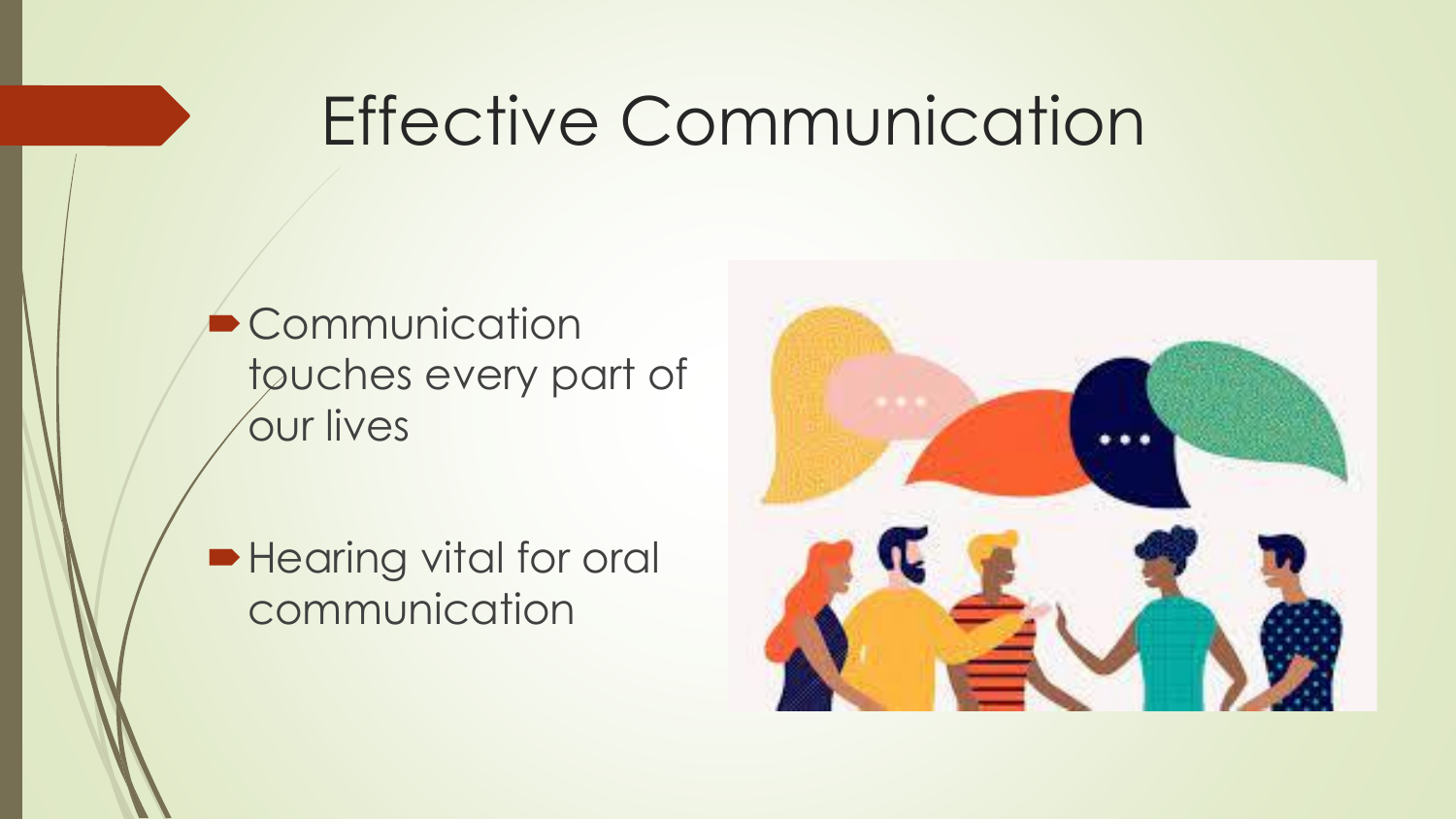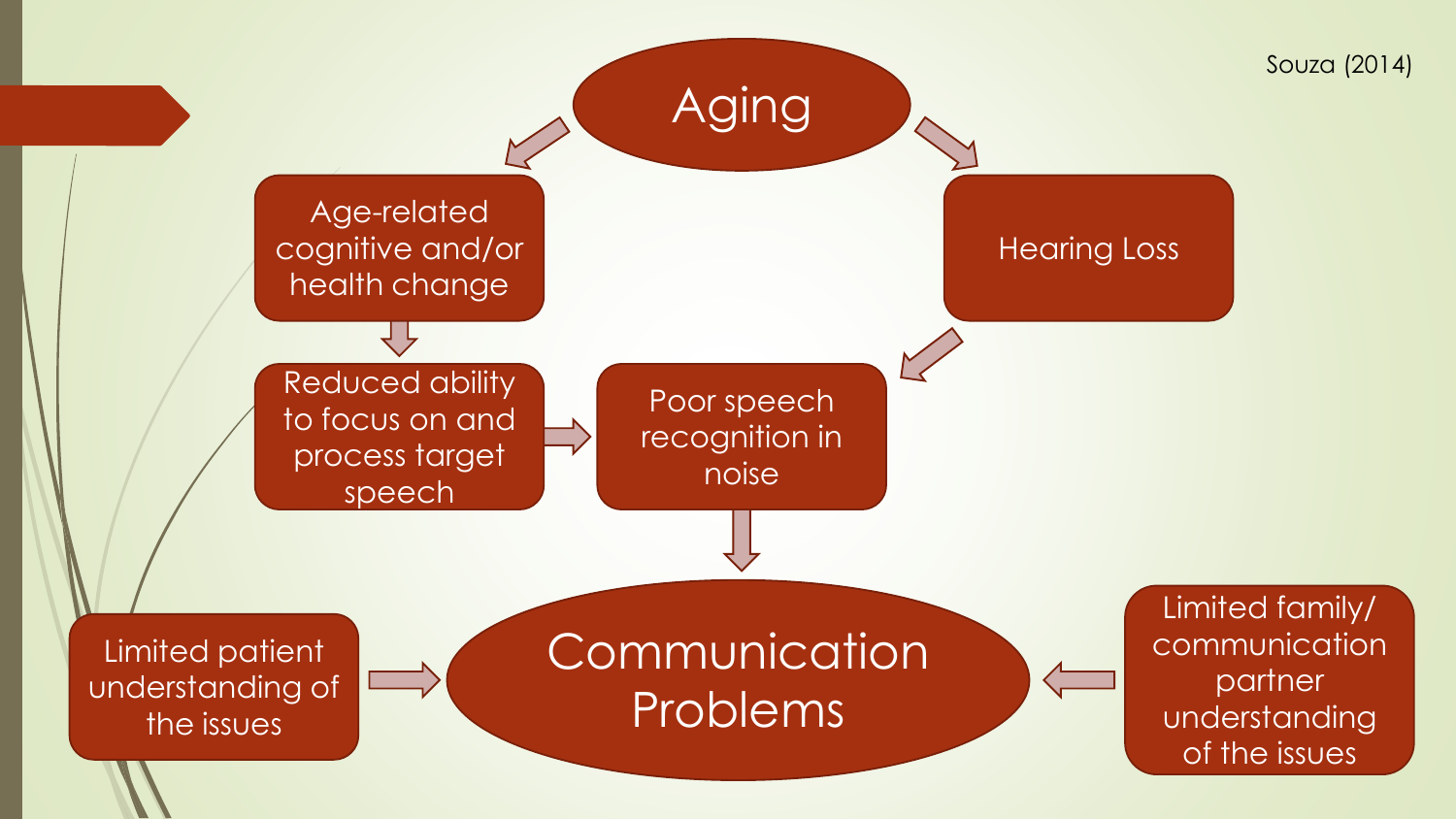

**BLOOMBERG SCHOOL** of PUBLIC HEALTH

American Journal of Public Health, 106(10), 1820-1822.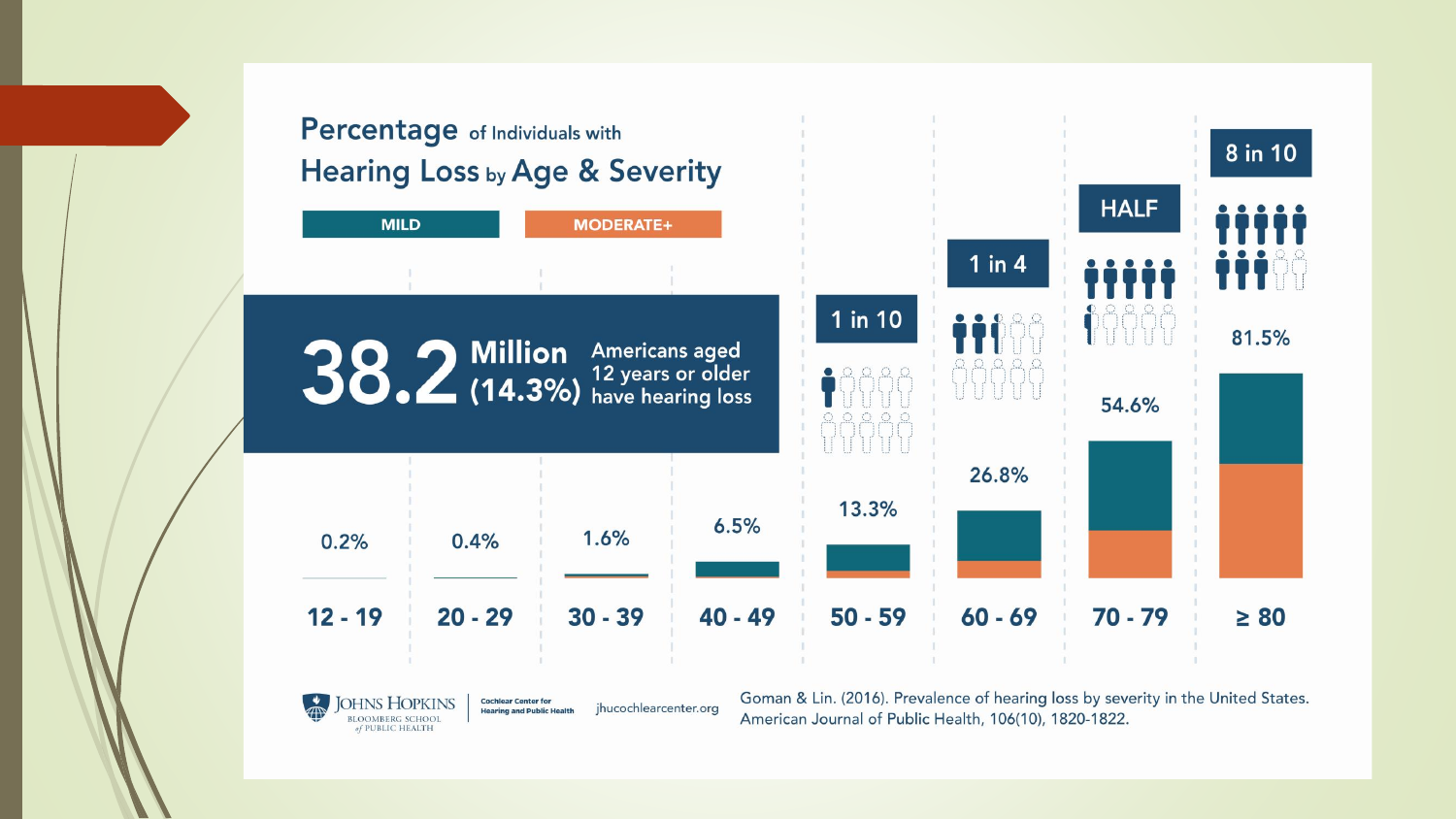## Causes of Hearing Loss

- 1. Age strongest predictor
- 2. Noise exposure
- 3. Medical conditions, infections, injuries
	- Genetics
	- **Health conditions**
- 4. Medication side effects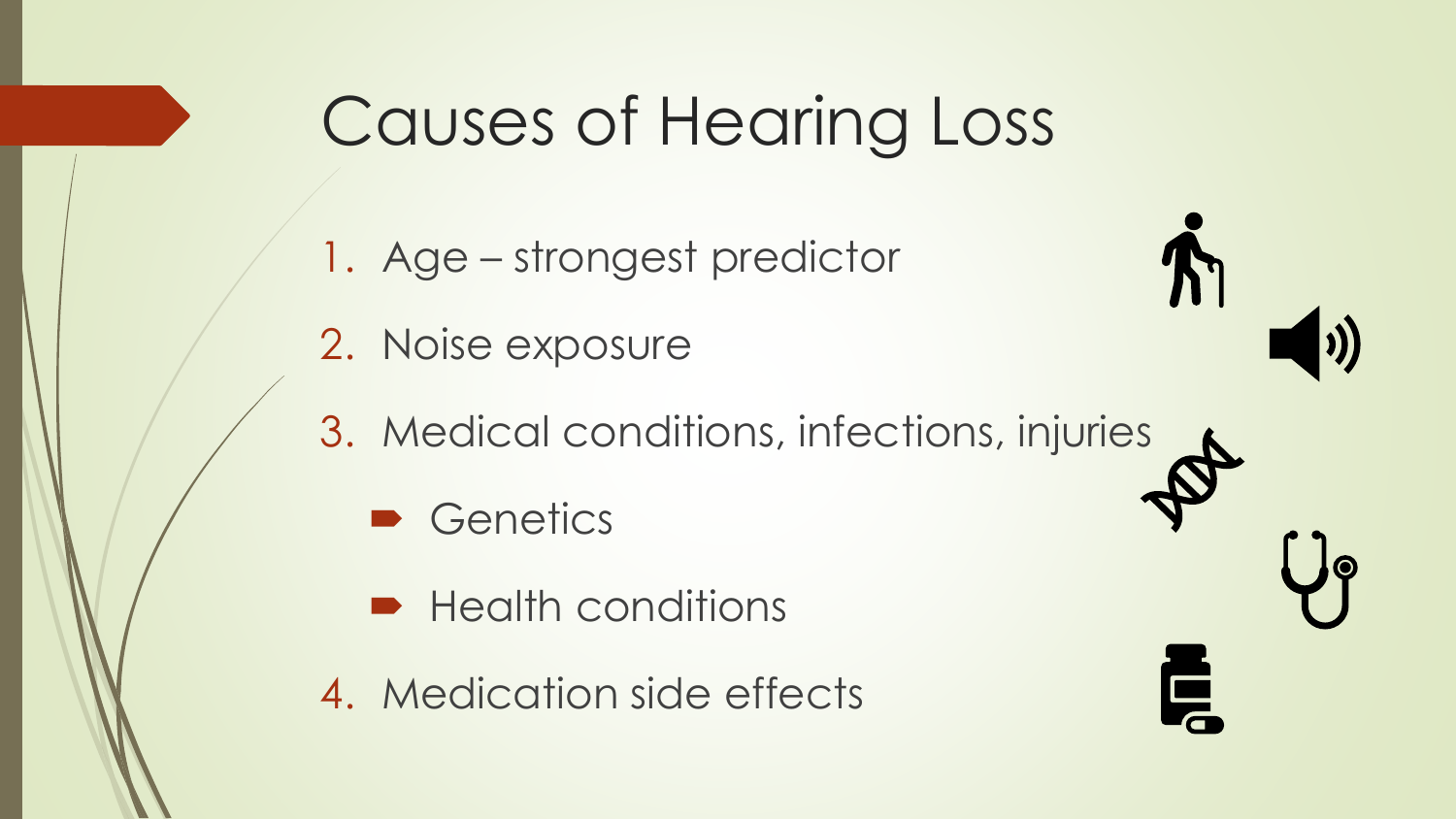#### **CAUSES** of Hearing Loss



**CONSEQUENCES** of Hearing Loss

Stanford Initiative to Cure Hearing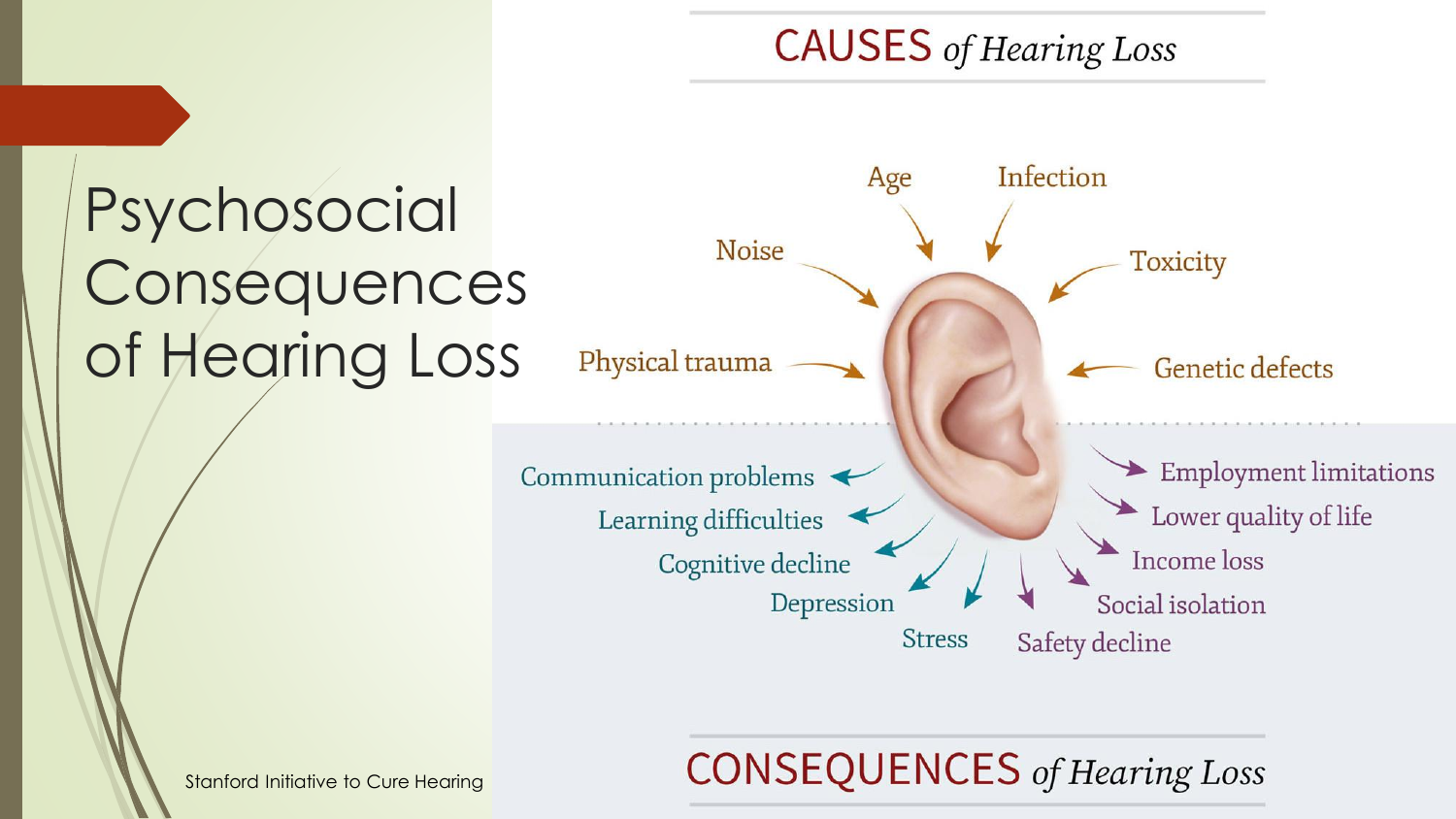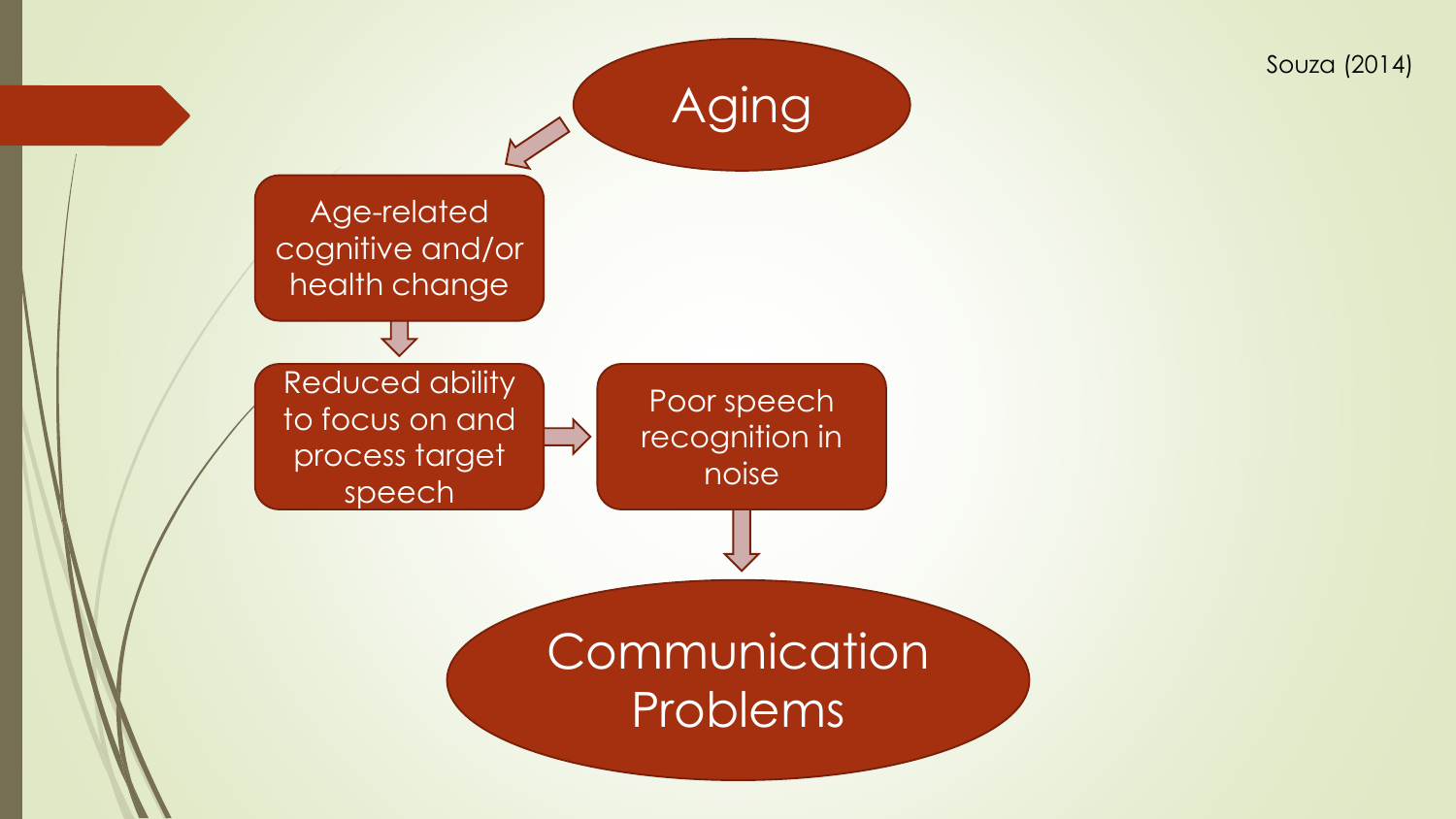## Cognitive Changes in Healthy Aging

■ Age-related declines

- **Processing speed**
- Working memory
- **Executive function**



Lu (2015)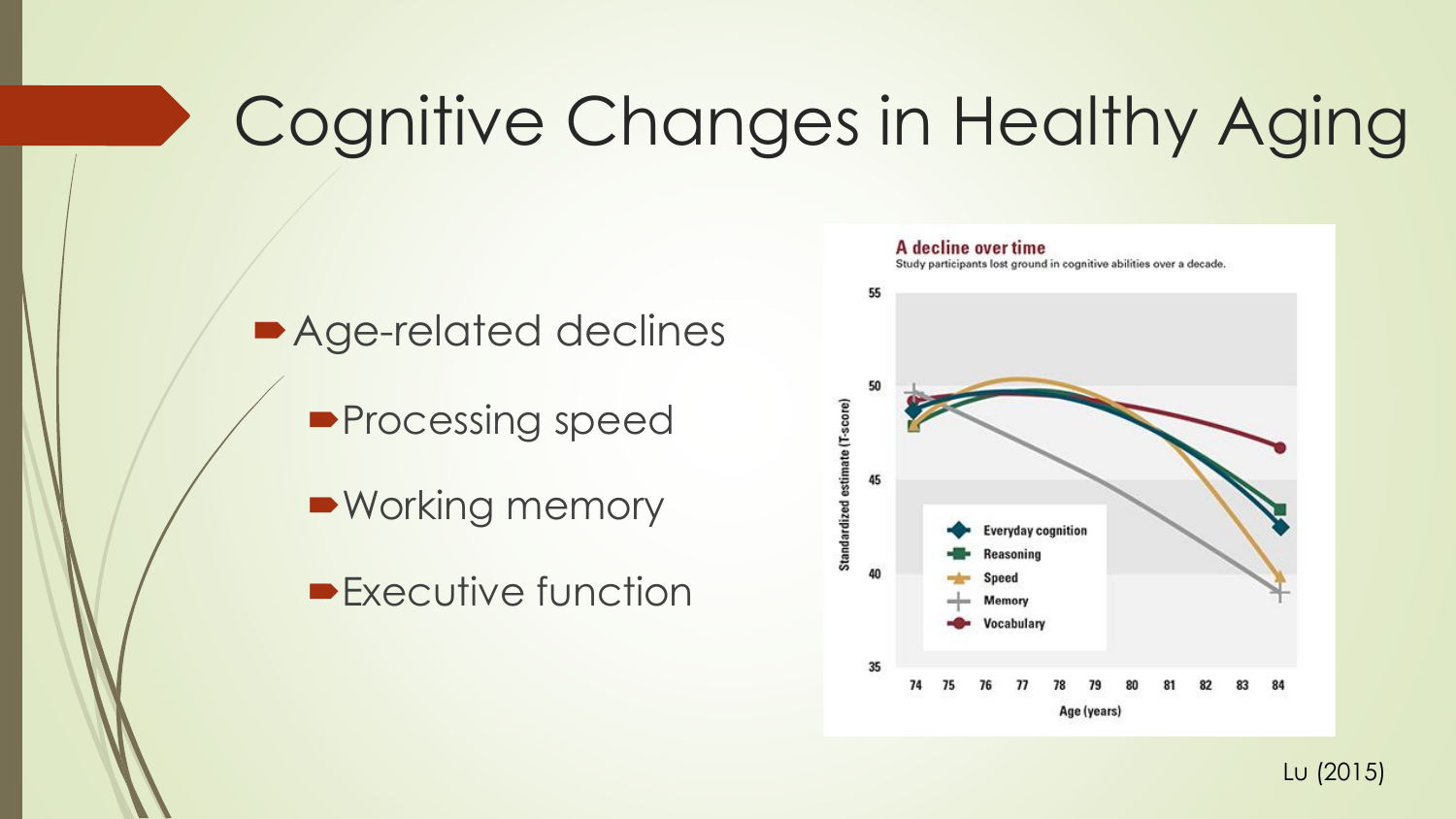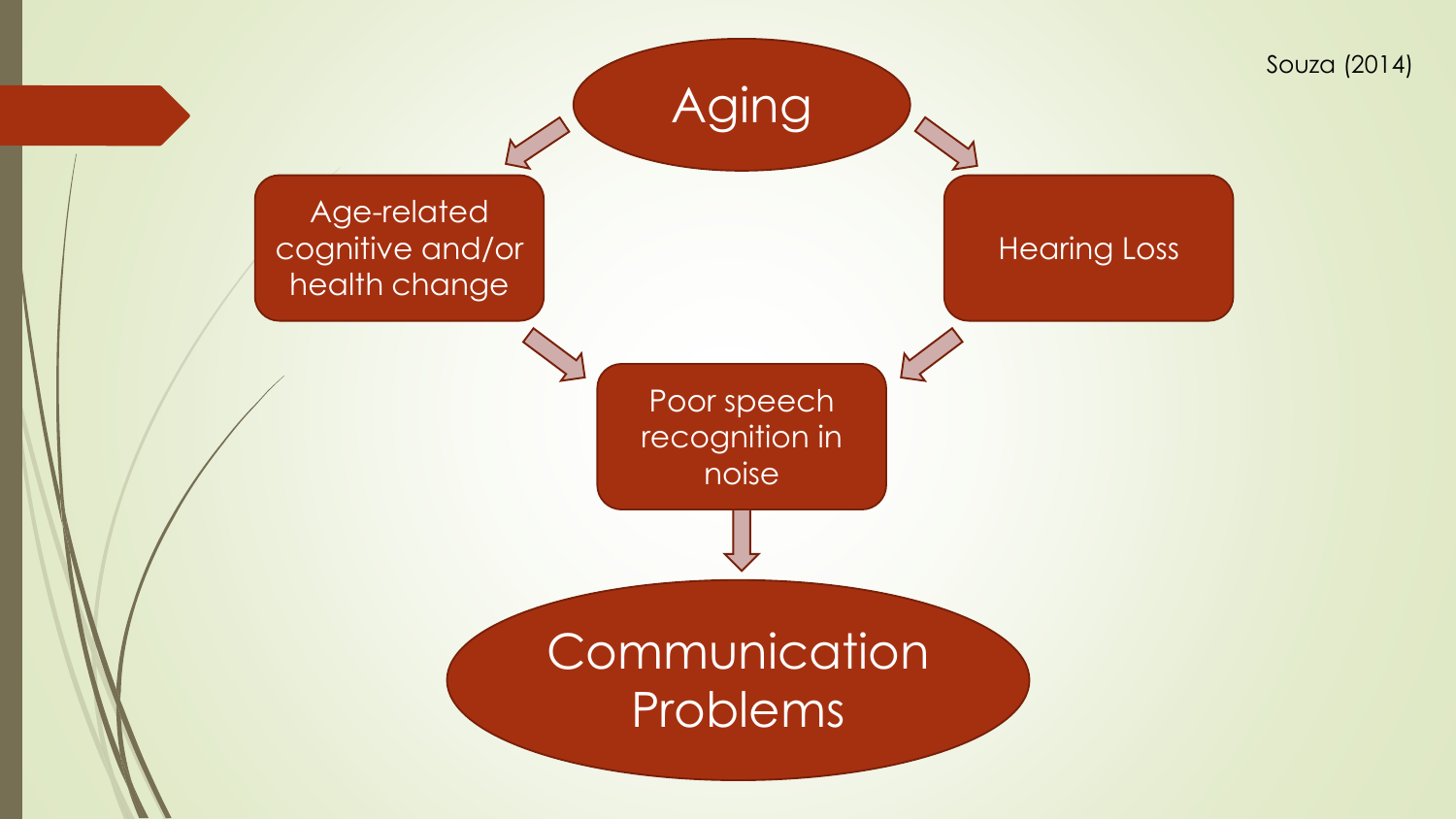### Hearing Loss or Cognitive Decline?



#### Avadian (2014)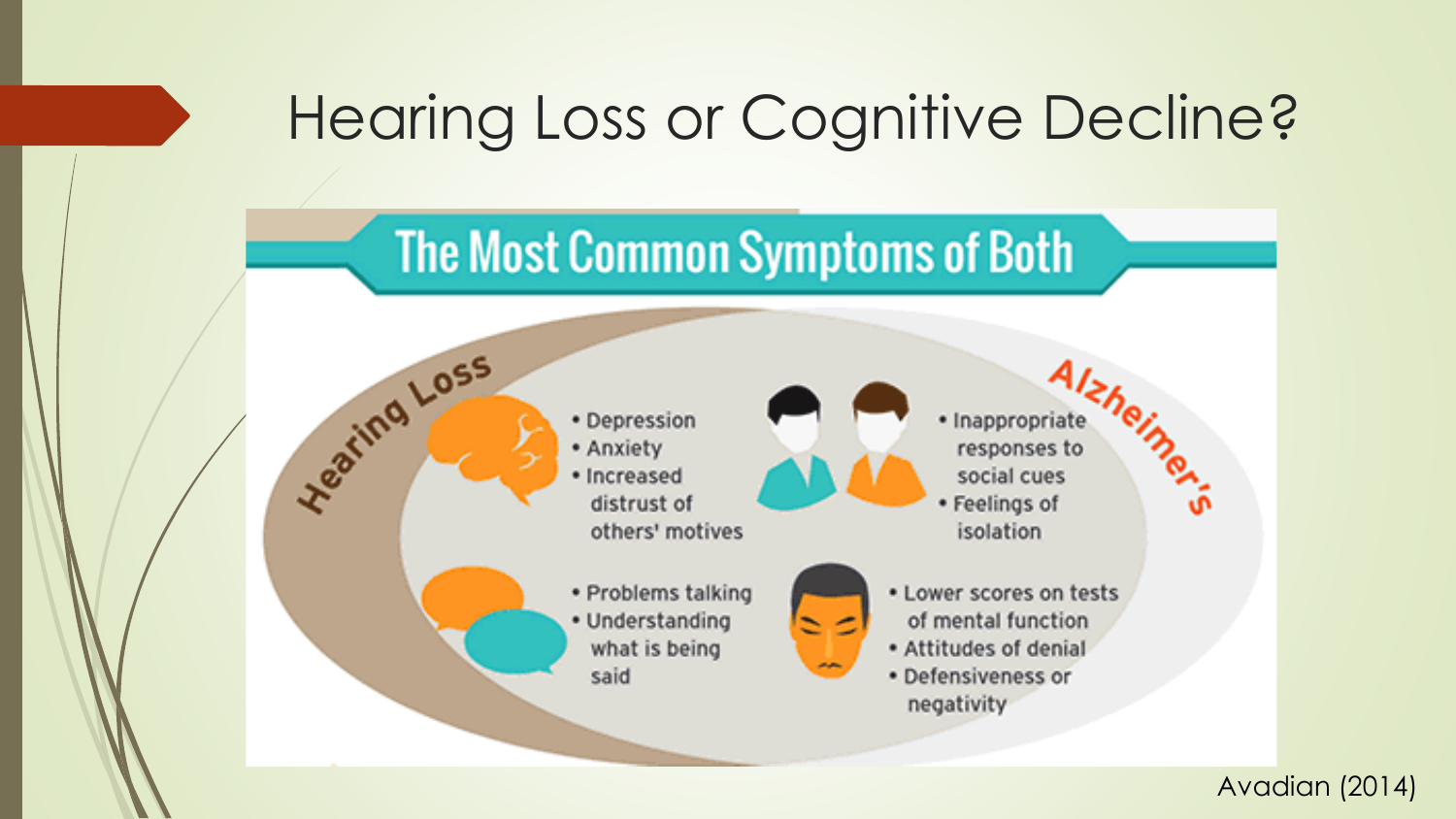## Relationship between Hearing Loss and Cognitive Decline

Hearing loss is the greatest modifiable risk factor for developing cognitive decline

Livingston et al. (2020)

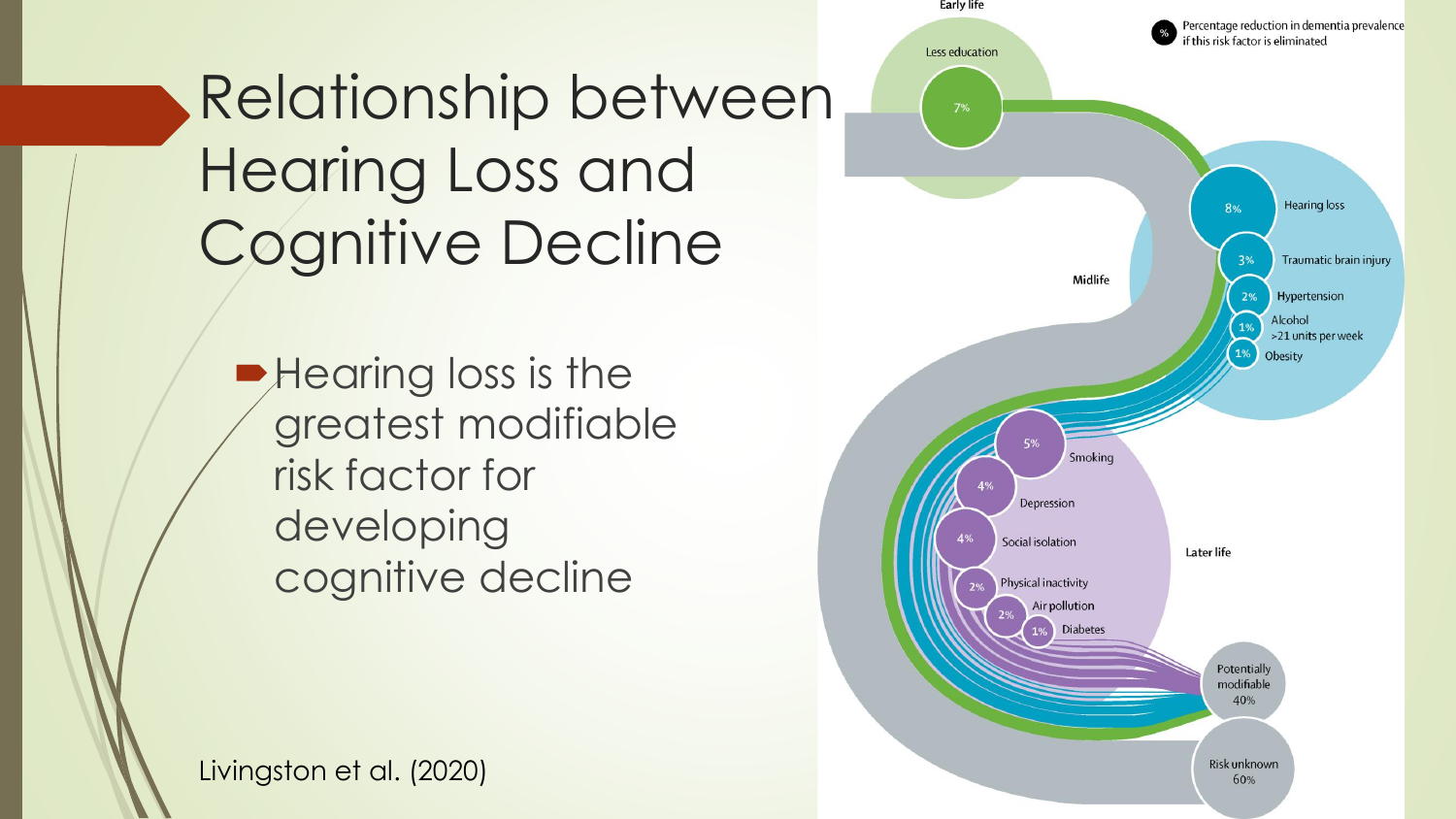### Hearing Loss Increases Risk for Cognitive Decline

Adults with untreated hearing loss are more likely to develop dementia.



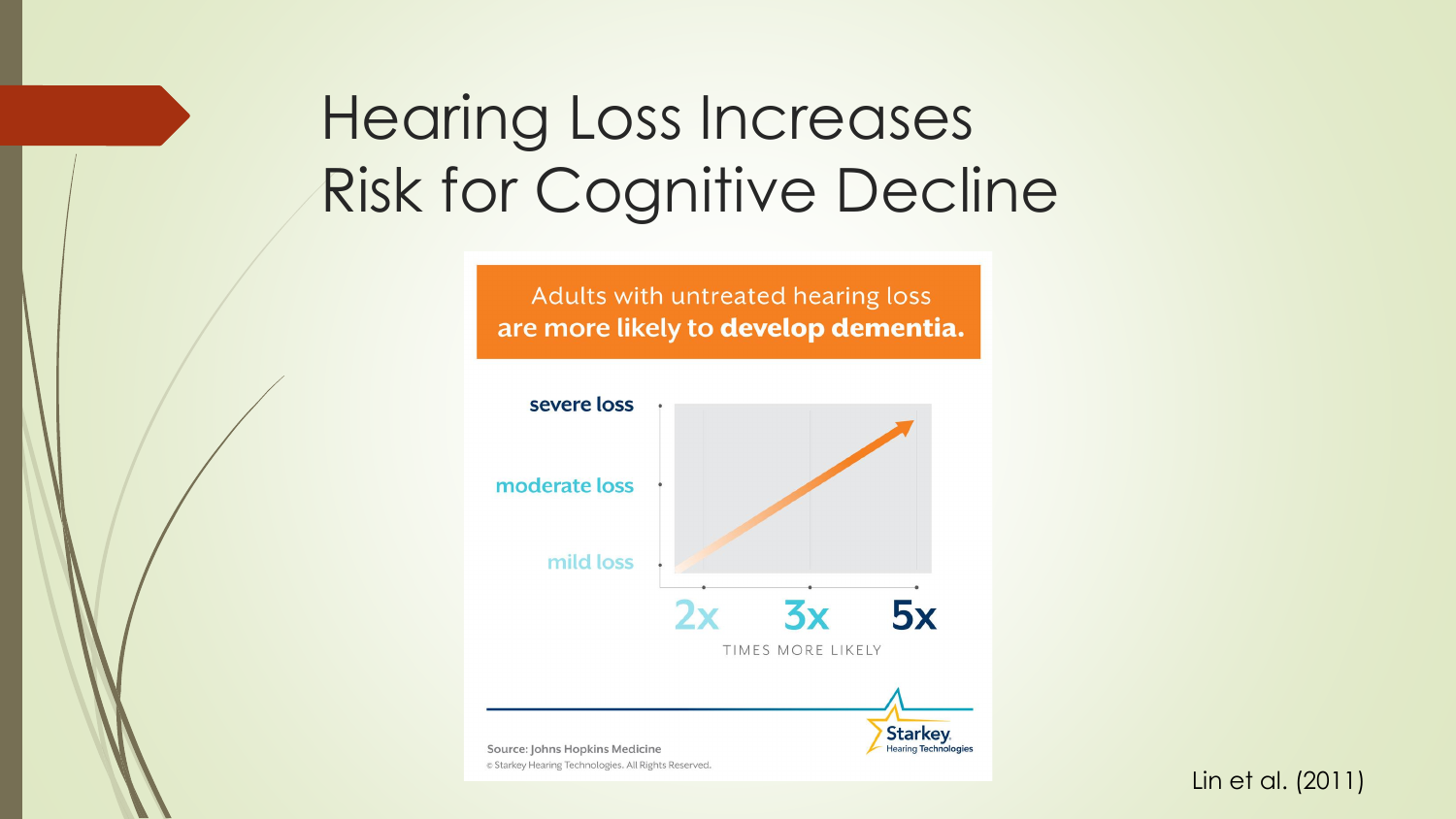## Mechanistic Theories

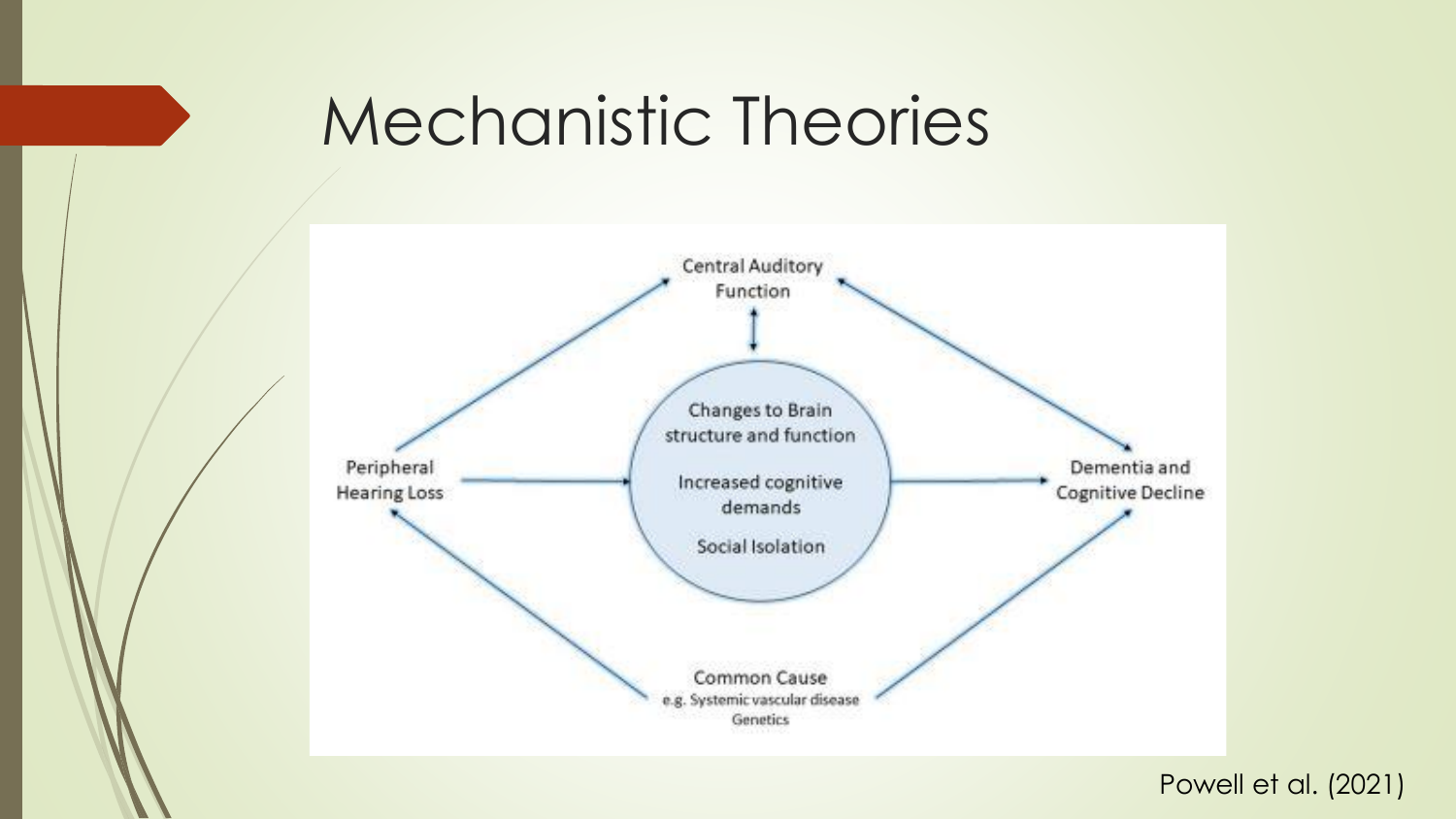## Mechanistic Theories

- Sensory deprivation hypothesis **• Changes in brain structure and function**
- **Information degradation hypothesis** 
	- **PIncreased cognitive processing to compensate** for degraded sensory inputs
- Common cause
	- Same underlying mechanism resulting in both hearing and cognitive impairments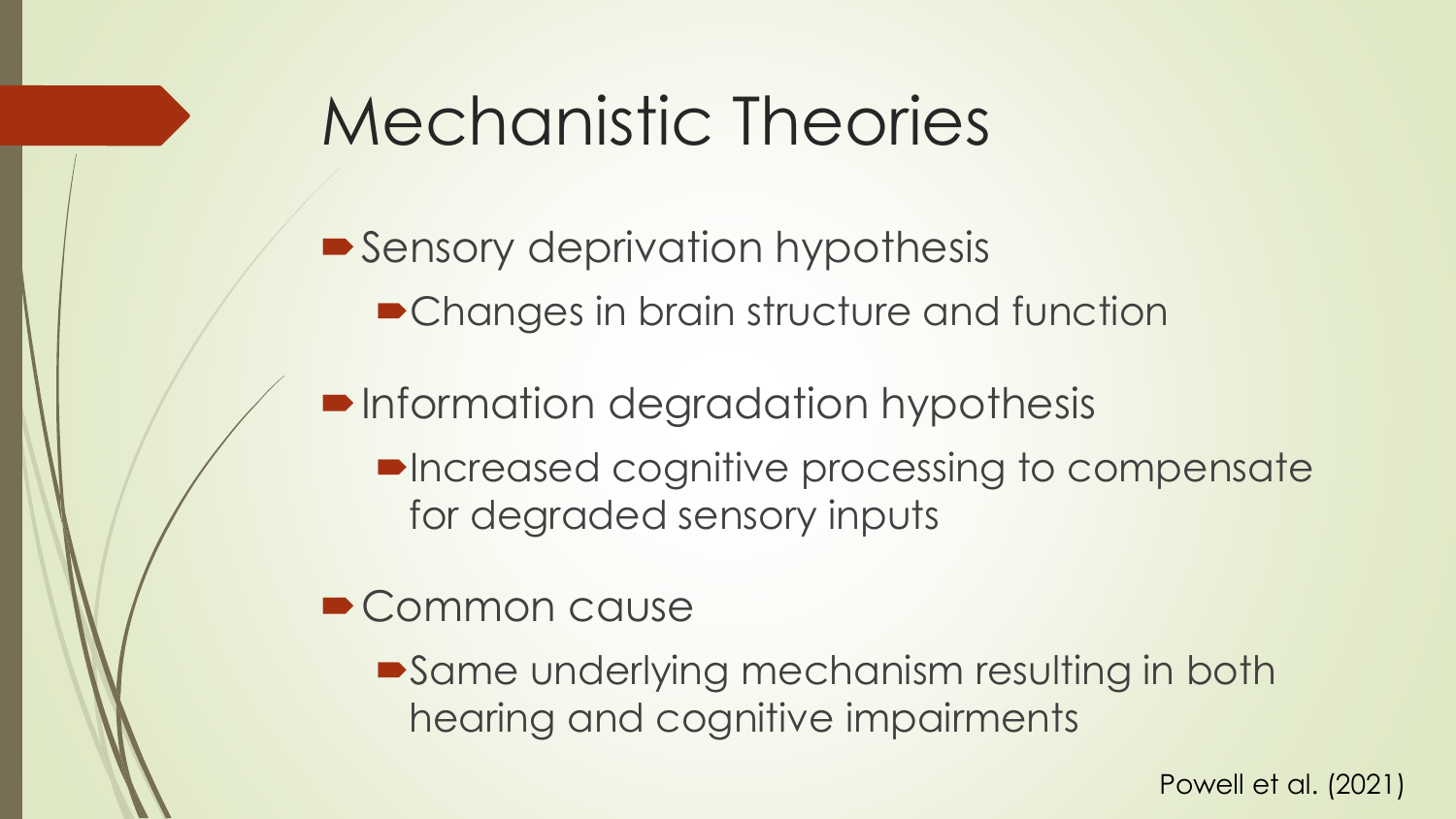## Additional Contributing Factors

■ Social isolation and loneliness

• Depression

■ Decreased physical activity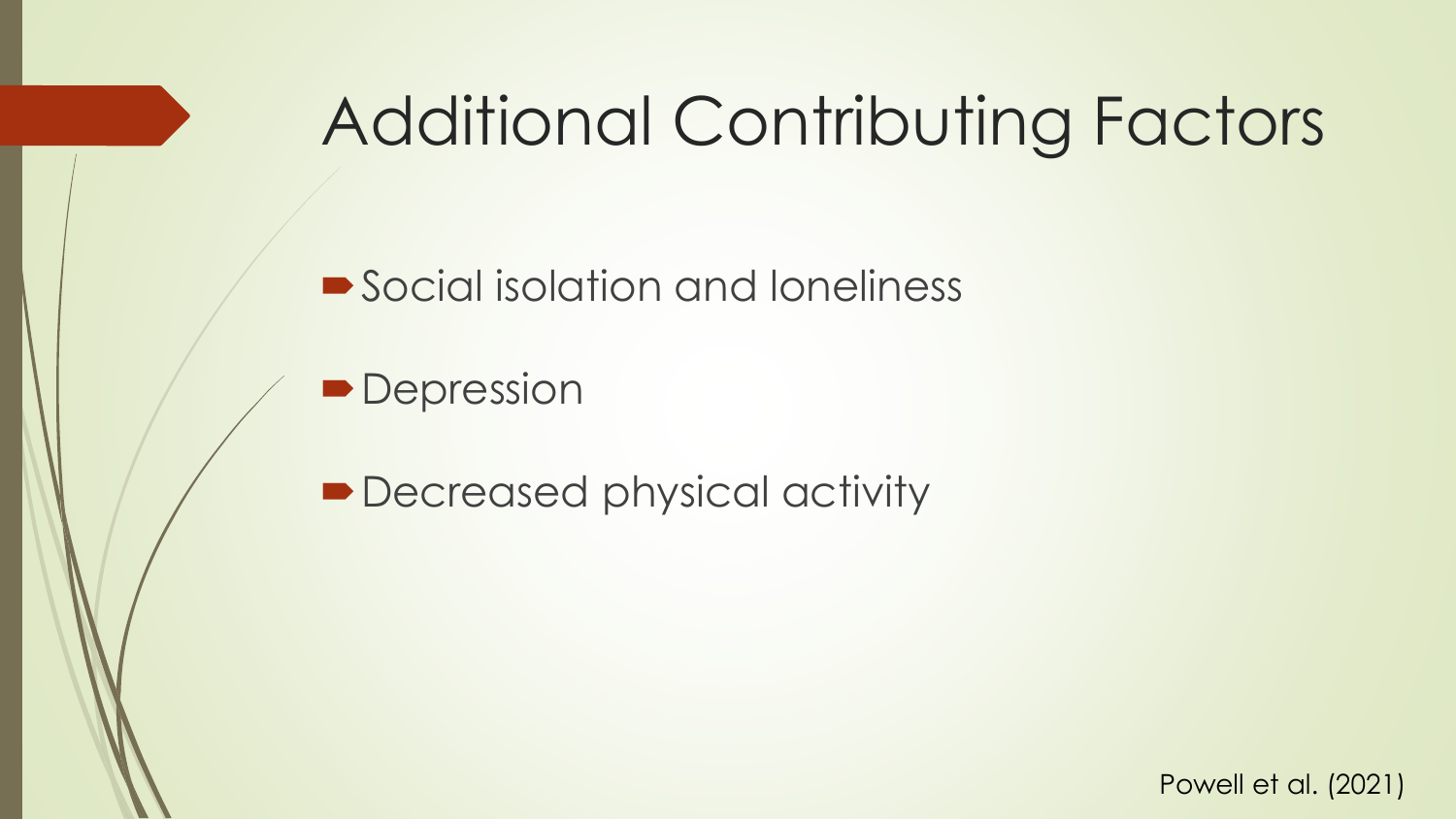## Benefits of Treating Hearing Loss

- **IMPROVED COMMUNICATION AND OVERALL QUALITY OF** life
- Reduced cognitive load
- **-Less social isolation and feelings of loneliness**
- **DELOWER rates of depression**
- Reduced risk of fall-related injuries Mahmoudi et al. (2019)

Wells et al. (2020)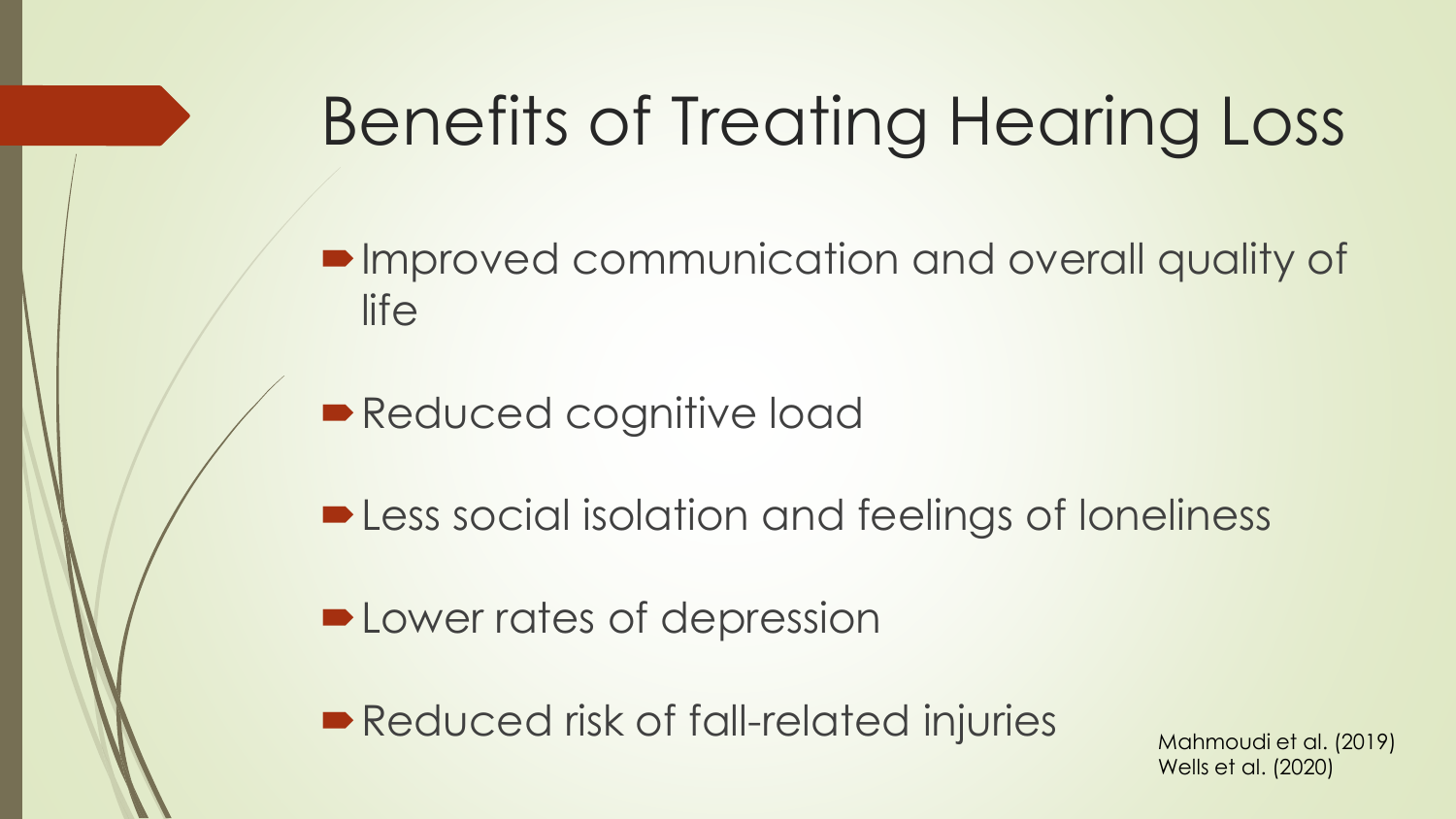## Preventing Cognitive Decline?

- **Treating hearing loss in those with cognitive** decline results in:
	- Communication benefits
	- Improved dementia-related symptoms
	- **Improved quality of life**
- Whether treatment can prevent dementia or further cognitive decline remains unclear

Mamo et al. (2018)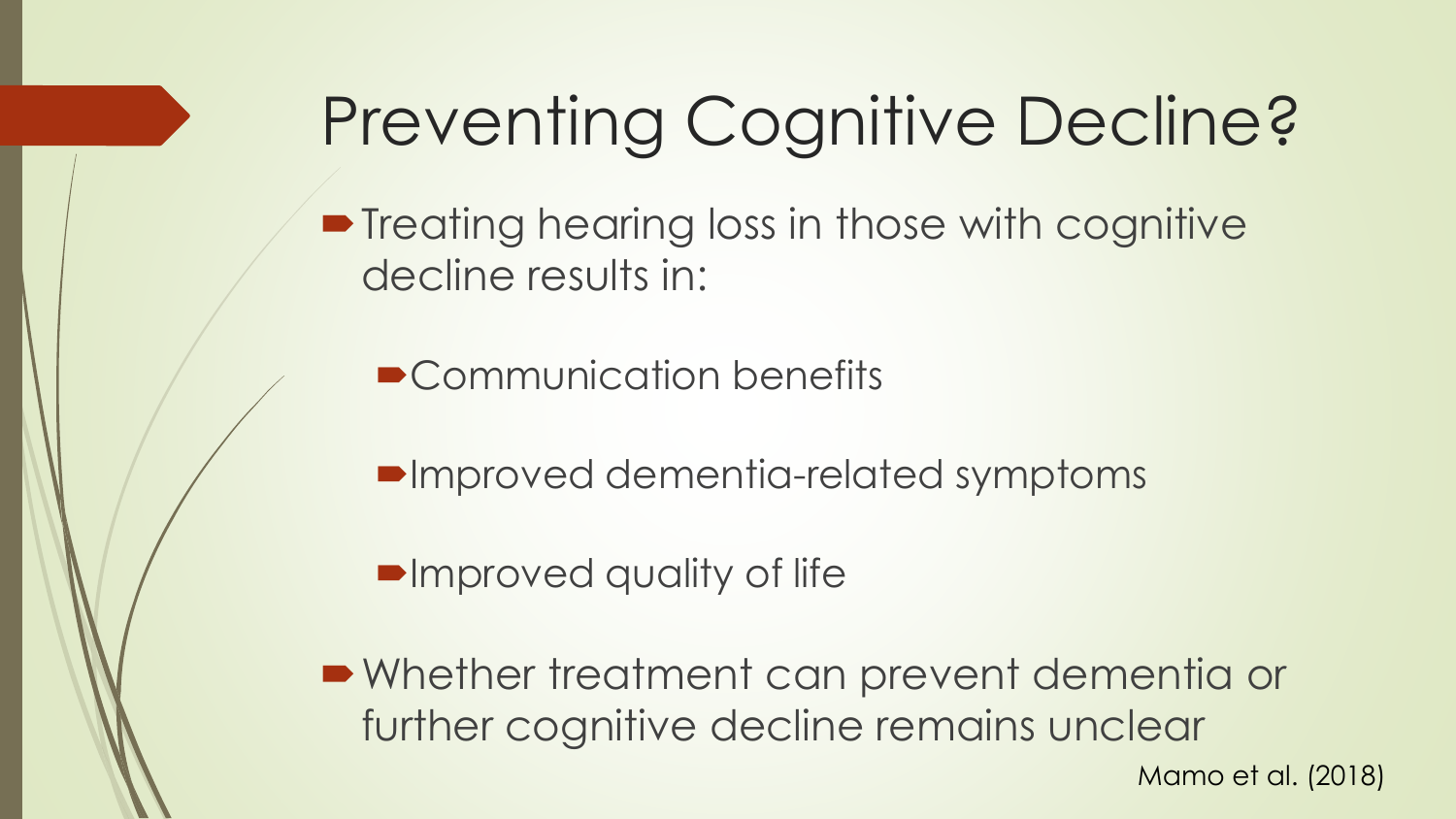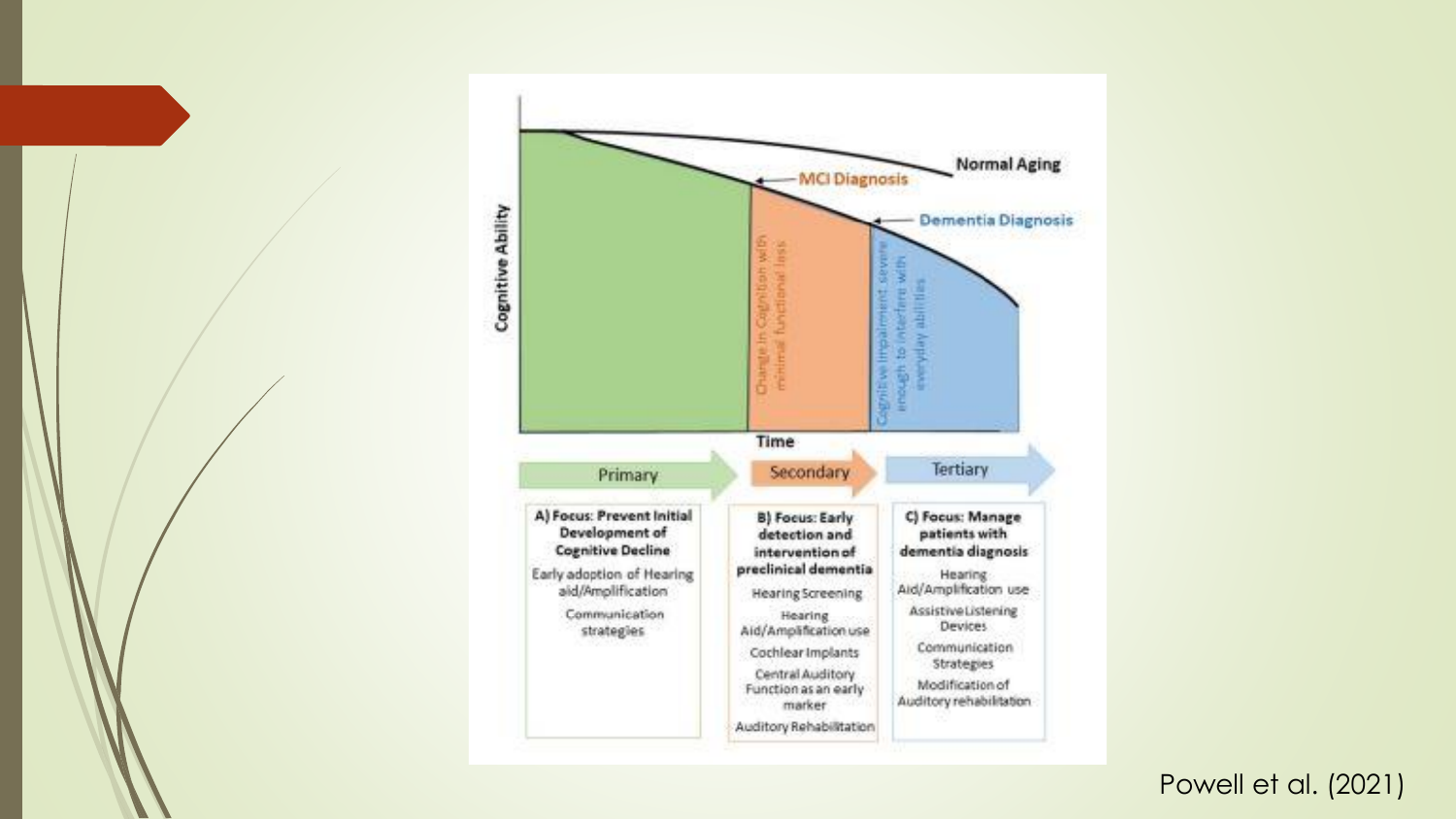# **Hearing loss & dementia**

#### What the research shows

Dementia is more common among people with untreated hearing loss.

People with untreated hearing loss tend to develop cognitive decline earlier than peers with normal hearing.

People with untreated hearing loss report more concerns about their memory than people with normal hearing.

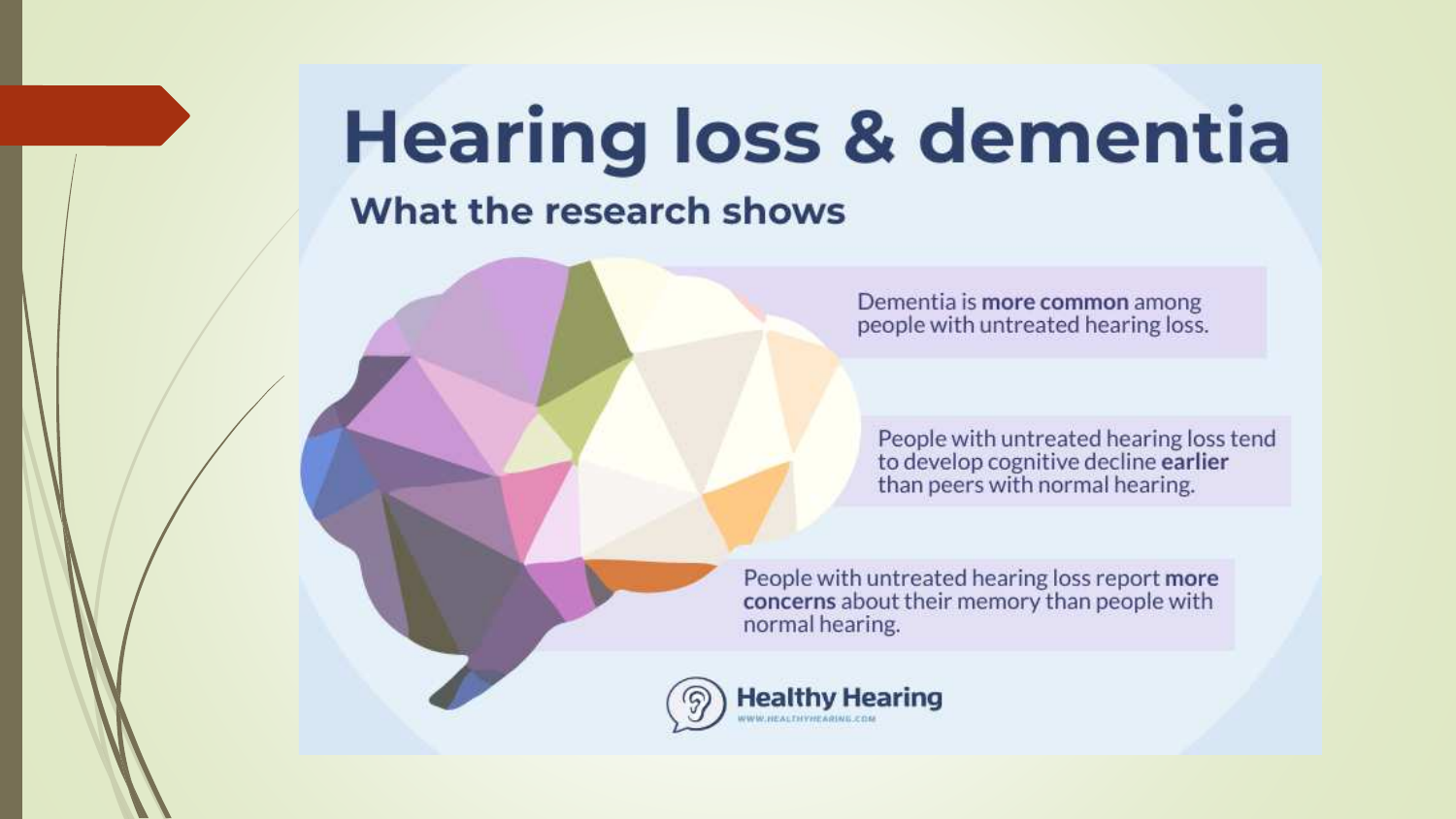## Treating Hearing Loss



Blackwell et al. (2014) NIDCD (2015)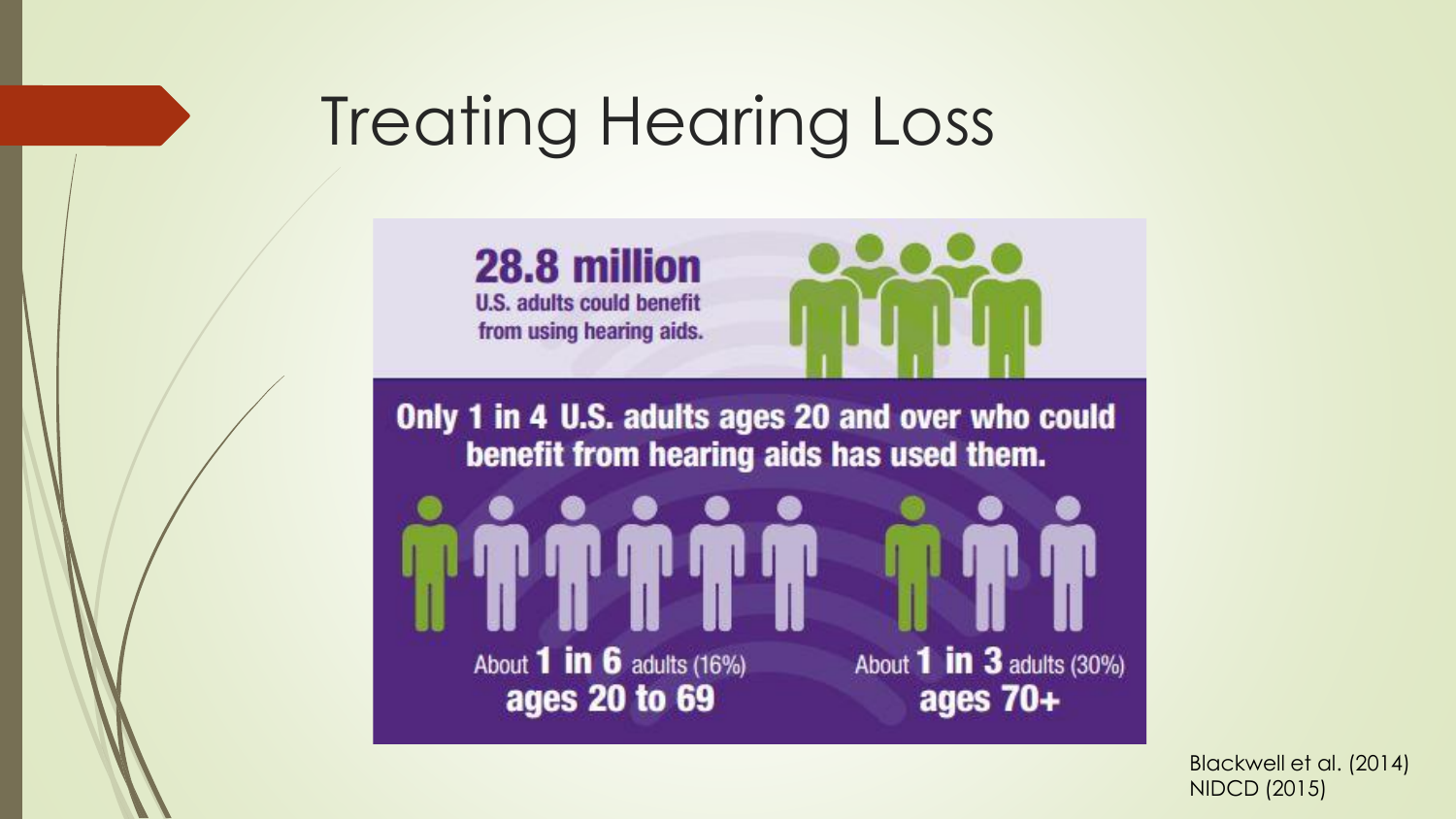## Treatment Options

**Hearing aids Improve audibility** of speech

**• Communication** strategies

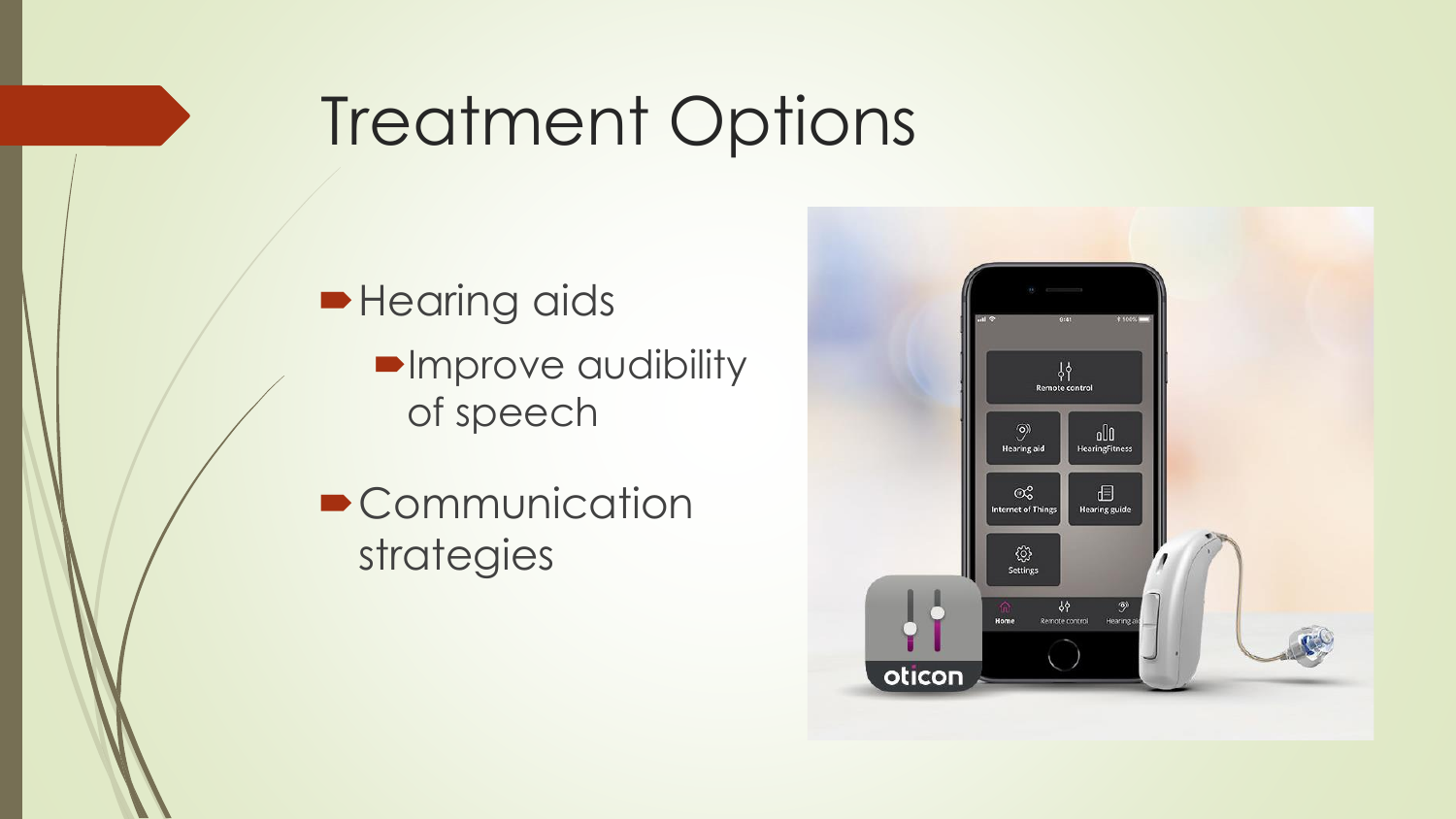## Updates in Hearing Aid Technology

- Improved speech-in-noise processing
- More natural sound quality
- **Fall detection**
- **Smartphone applications** 
	- Remote control, tinnitus management
- "Smart" options
- **Remote programming available for patients in rural** areas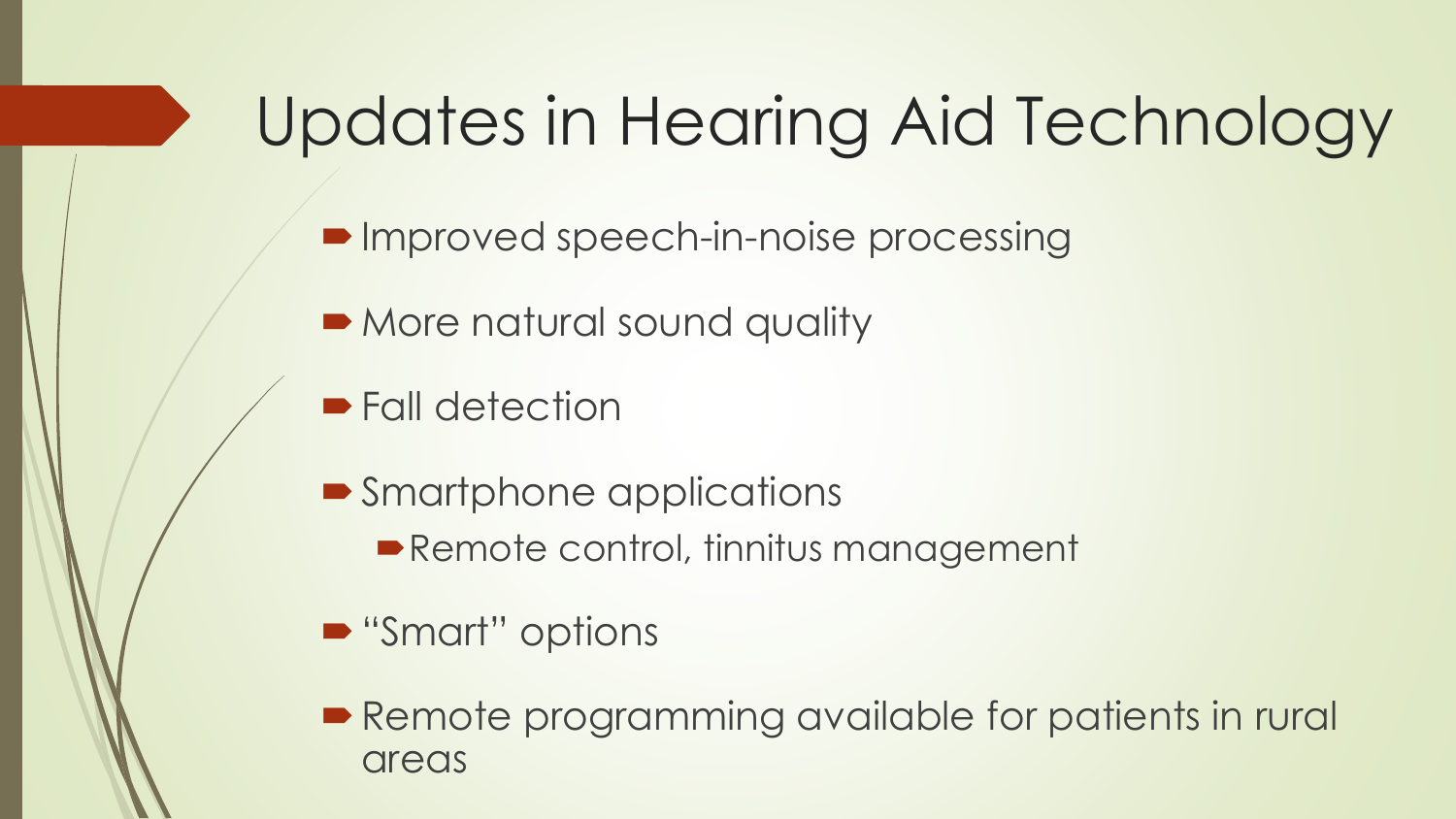## Treatment Options

- Over-the-Counter Hearing Aids (OTCs)
- Personal Sound Amplification Products (PSAPs)
- Assistive listening devices
	- **Pocket talkers**



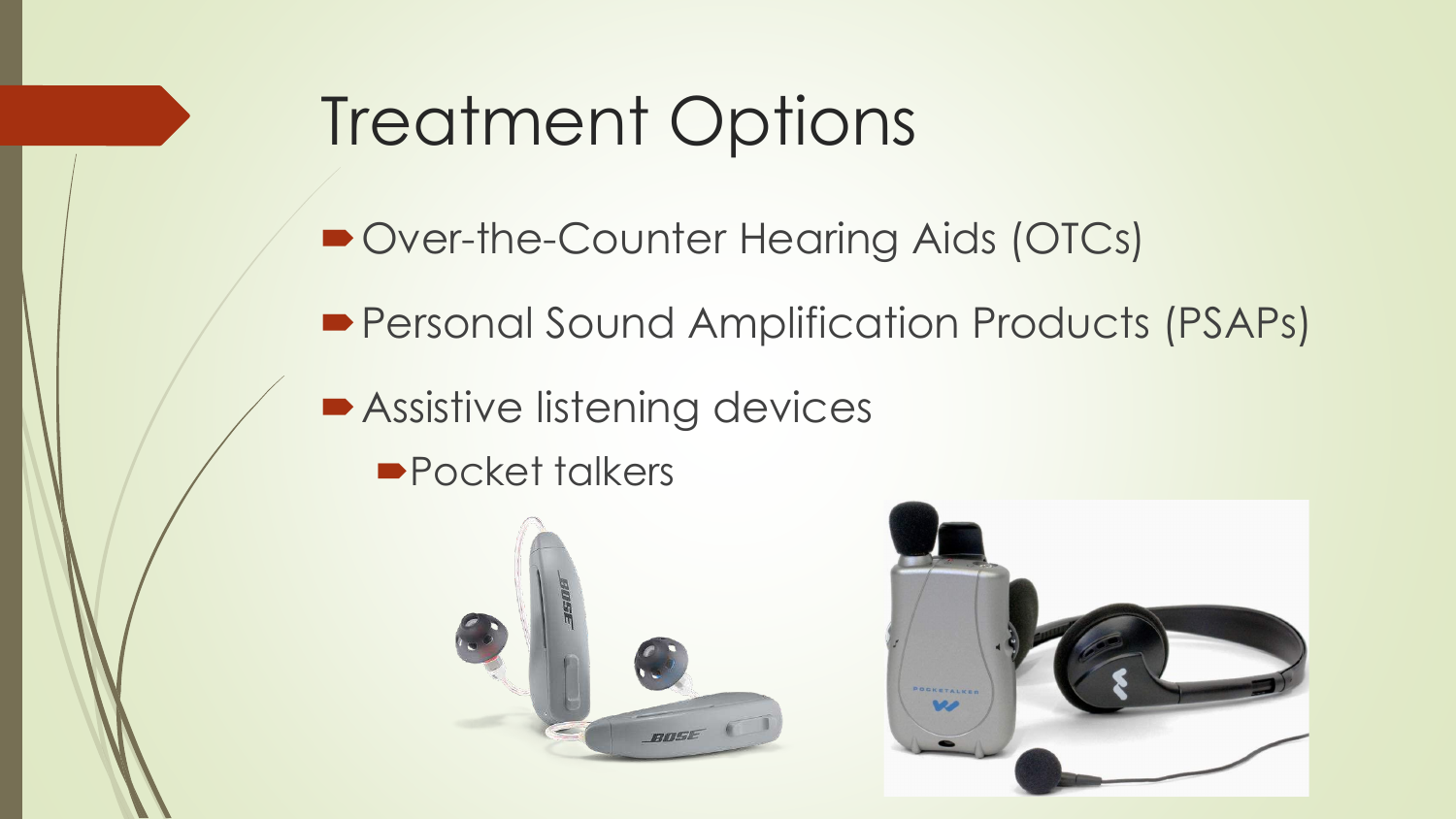## When is a referral needed? Early signs of hearing loss may include:

- Avoidance of social settings and/or reduced participation in activities
- **► Consistent requests for** repetition
- Difficulty understanding speech
	- $\blacksquare$ In noise
	- **► Of high-pitched speakers**
	- On the telephone
- Hearing others' speech as "mumbled"
- **Increasing the volume on the** television and other devices
- **Extening fatigue**
- Perception of "muffled" hearing
- $\blacksquare$  Tinnitus
- **Trouble hearing consonants**
- **Speaking too loudly or too** softly

ASHA (n.d.) Earlier diagnosis and treatment lead to better outcomes.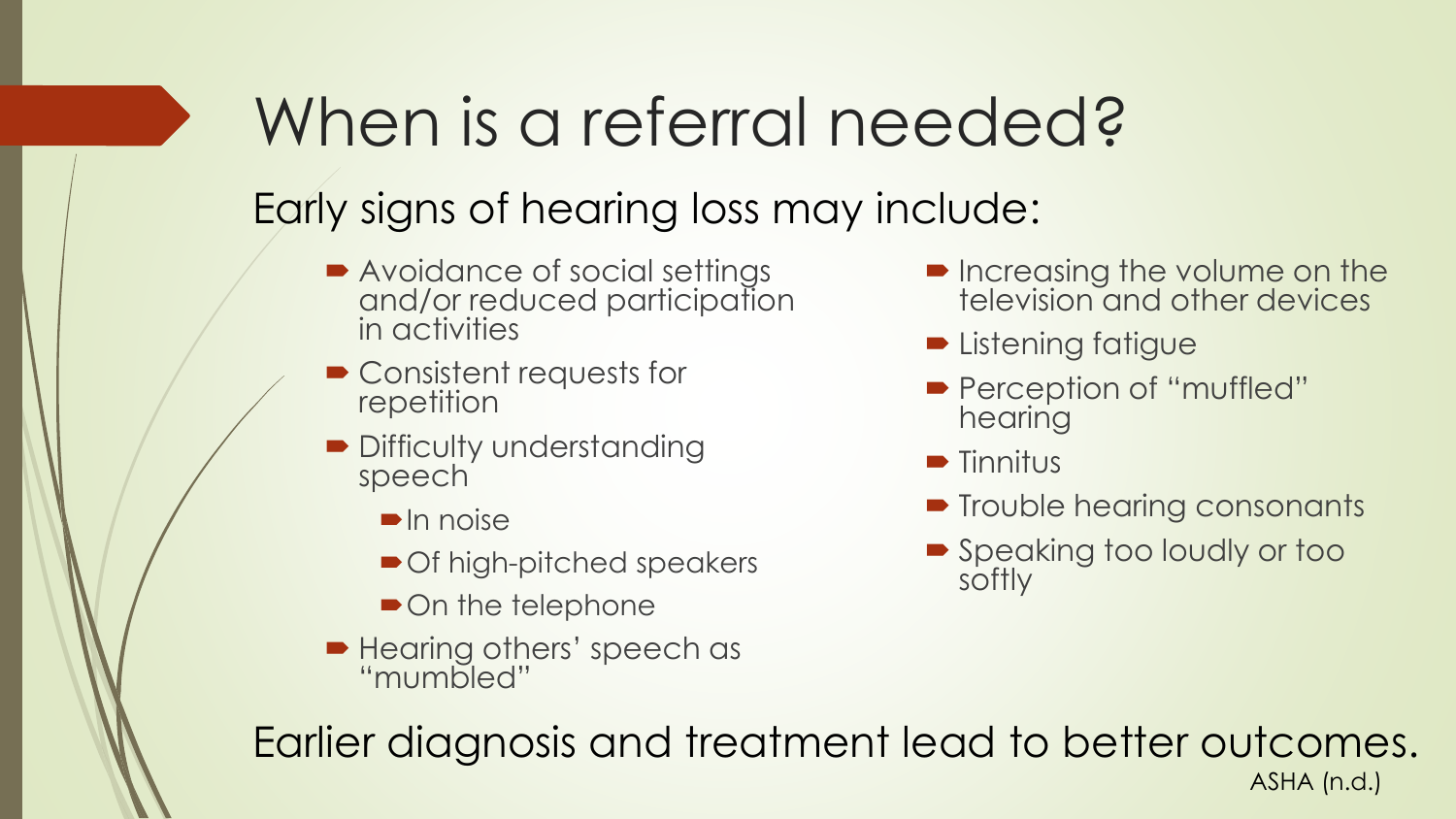## Referral Resources

**Find a local audiologist** 

- [www.howsyourhearing.org](http://www.howsyourhearing.org/)
- [www.asha.org/profind](http://www.asha.org/profind)
- **DUAMS CHP Hearing Clinic** 
	- $\blacktriangleright$  4021 W. 8<sup>th</sup> St.
	- Little Rock, AR 72204
	- $\bullet$  (501) 320-7300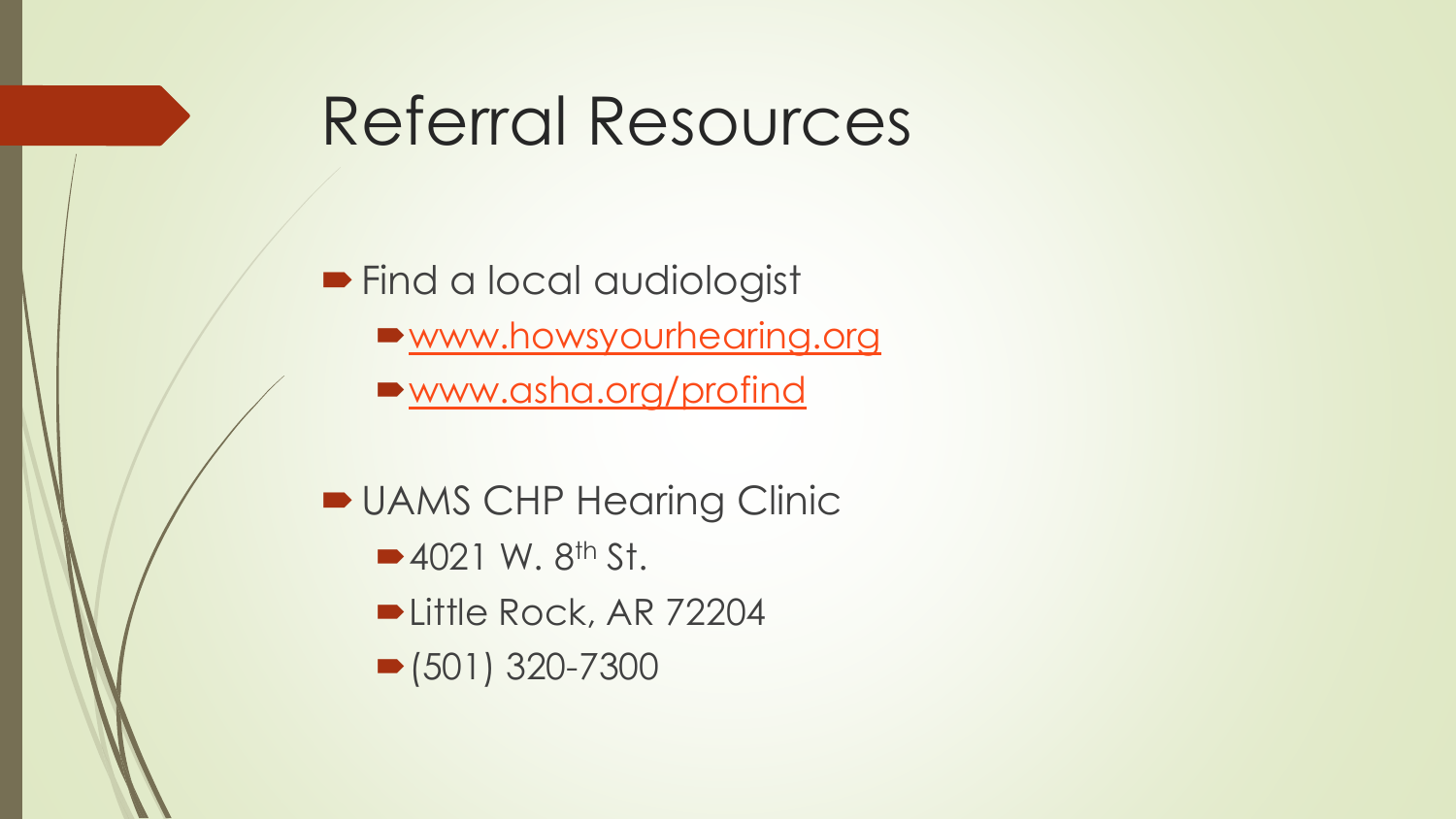#### ■ Caitlin Price, Au.D., Ph.D.

**DUAMS College of Health Professions** Dept. of Audiology and Speech Pathology

[CEPrice@uams.edu](mailto:CEPrice@uams.edu)